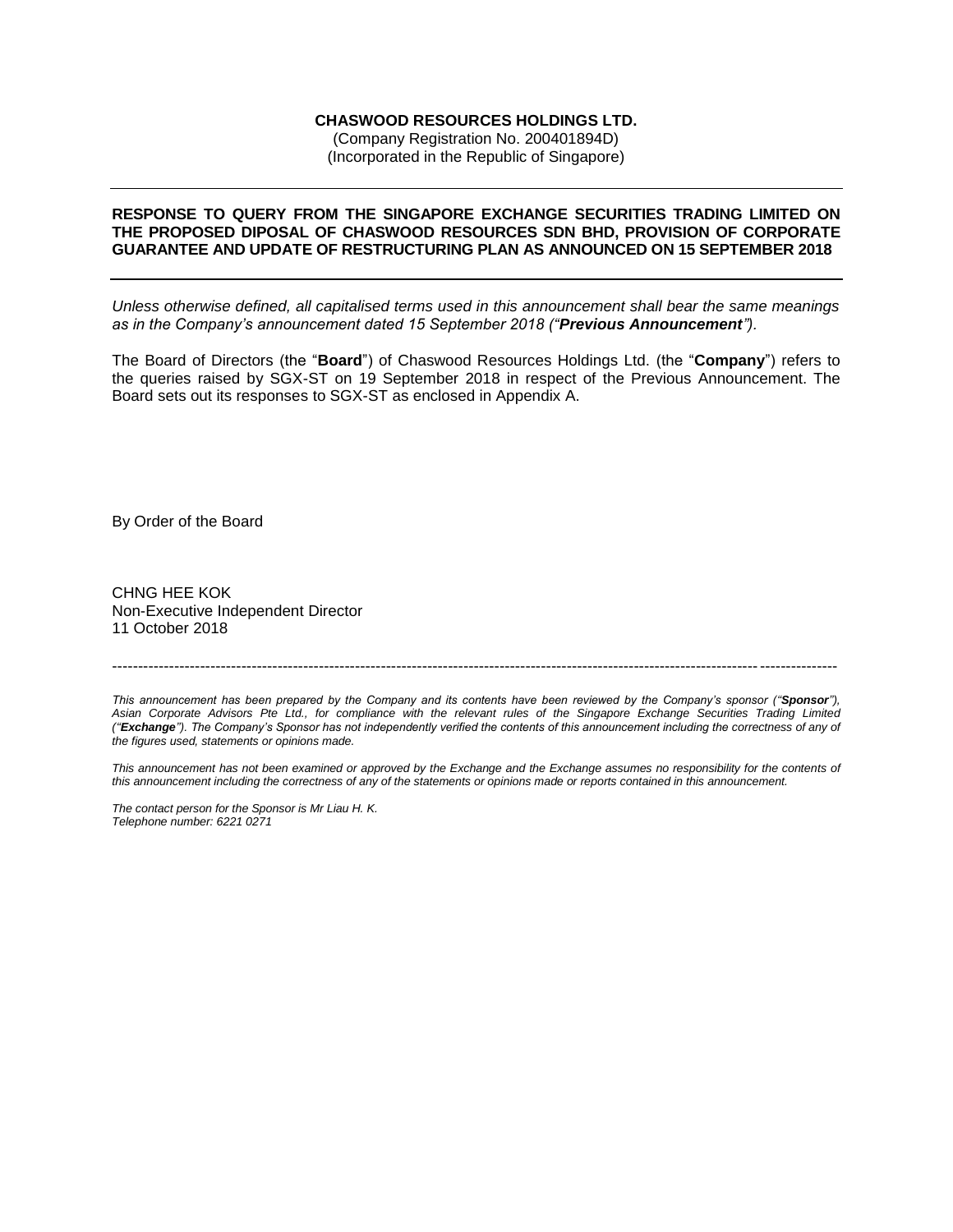# **Appendix A Response by the Company to SGX-ST queries dated 19 September 2018**

1. In the table of outstanding loans (under page 2 of the announcement), please confirm that the outstanding 'Term loans' of RM16,689,000 and 'Bills payables and bank overdraft' of RM5,750,000 are entirely due to the Lenders.

*Company's Response: Yes confirm.* 

2. In the table of outstanding loans (under page 2 of the announcement), should the loans from Monz and Andrew be reflected as well?

## *Company's Response:*

The table was only referring to "interest bearing loans." The loans from Monz and Andrew are currently reflected as advances under trade and other payables. The detailed information on the loans from Monz and Andrew has already been set out in the announcement. Please refer to pages 9 to 11 of the announcement.

3. Under para 3.3.1(vi), written consent required by the respective shareholders (other than CRSB or any of the Sale Subsidiary) in respect of the 4 named subsidiaries. Who are these shareholders and has the Company engaged them and obtained an indication from them as to whether they are agreeable with the Proposed Disposal?

## *Company's Response:*

The other shareholders of the 4 named subsidiaries are as follows:

| <b>Subsidiaries</b>                  | <b>Shareholders</b>                                  |
|--------------------------------------|------------------------------------------------------|
| Bistroamericana (JB) Sdn Bhd         | i-Stone Gourmet Sdn Bhd (80%)                        |
| <b>PT Chaswood Resources</b>         | Posh Corridor Sdn Bhd (1%)                           |
| <b>PT Chaswood Resources BB</b>      | Bunga Citra Lestari (5%) & Chandra<br>Supandi (20%)  |
| <b>PT Chaswood Resources Jakarta</b> | Bunga Citra Lestari (10%) & Chandra<br>Supandi (15%) |

Based on the current shareholders' agreements with the shareholders of Bistroamericana (JB) Sdn Bhd and PT Chaswood Resources Jakarta (there is no shareholder agreement with the shareholders of PT Chaswood Resources and PT Chaswood Resources BB), the Company understands that there is no requirement to seek their consent for the Proposed Disposal. The condition was included in the SSA on a conservative basis (as drafted and advised by the Company's lawyers) and will only need to be complied if required. Accordingly, it has been stated in section 3.3.1(vi) on page 4 of the announcement, "to the extent applicable". Nevertheless, the shareholders mentioned above are aware of the Proposed Disposal and as at the date of this response, the Board is not aware of any reason to cause the shareholders named above to disagree on the Proposed Disposal.

4. Under para 3.2.2.(c), does this imply that after disposing the Sale Subsidiaries to the Purchaser, if the Sale Subsidiaries/Purchaser are unwilling/unable to repay any of the outstanding loans, the financial institutions in whose favour those corporate guarantees are given can take actions against the Company? If so, what is the advantage of disposing the Sale Subsidiaries to the Purchaser for RM10.00, especially given that it was mentioned in the announcement that the Company has also not received any firm offers for the disposal of the Affected Subsidiaries?

## *Company's Response:*

Yes, if the Sale Subsidiaries/Purchaser are unable to repay any of the outstanding loans to the financial institutions, they can take action against the Company. However, as stated, the Proposed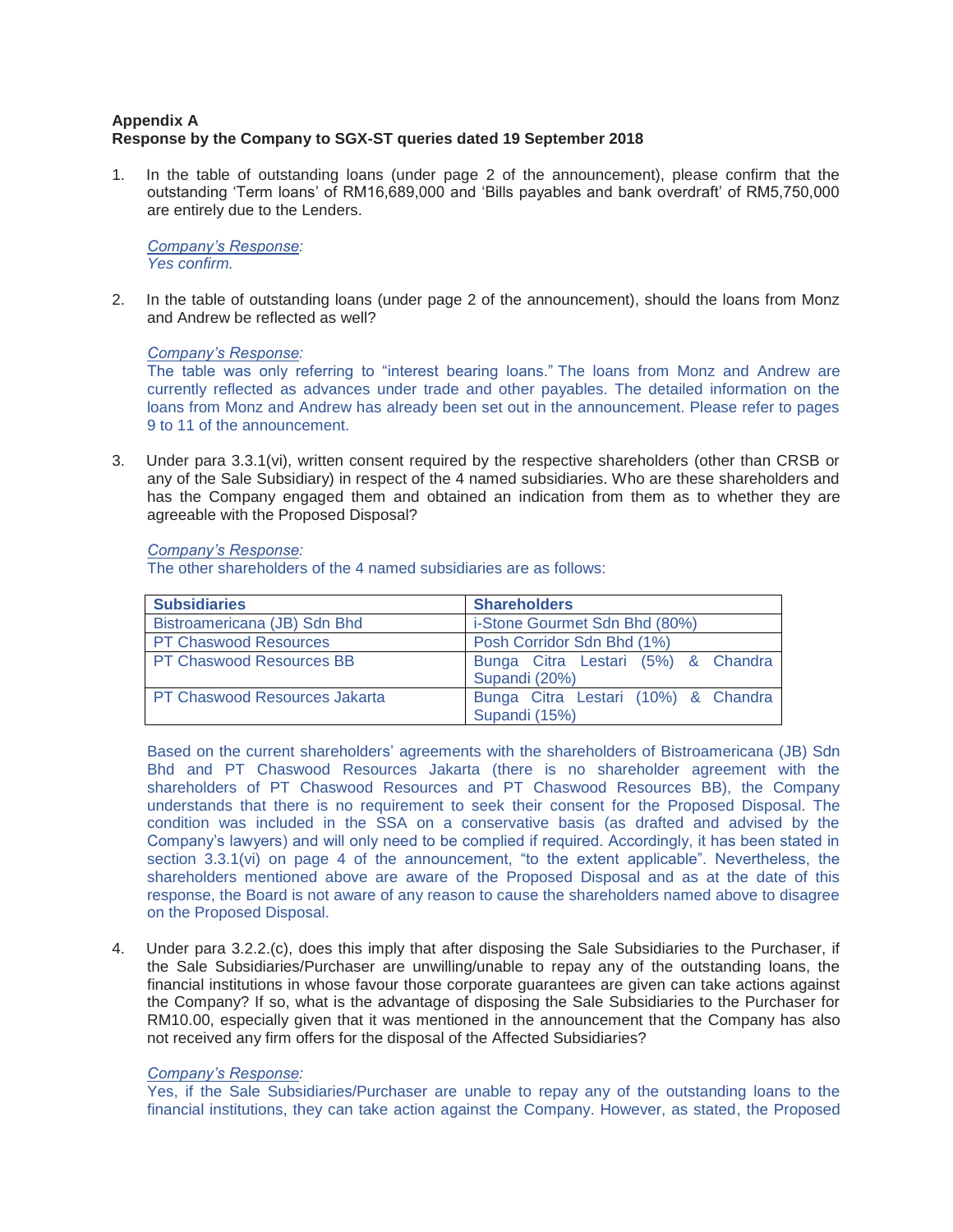Disposal is conditional that the Proposed Debt Restructuring with these financial institutions is agreed upon and there is post-completion undertaking by the Purchaser to apply the proceeds from the sale of the Affected Subsidiaries towards the partial settlement of the liabilities under the Proposed Debt Restructuring. The Proposed Disposal is thus meant to facilitate the Proposed Debt Restructuring and the sale of the Affected Subsidiaries (as described in section 3.6 of the announcement).

Please also refer to section 3.3.1(i) of the announcement that states "*to the extent applicable to the*  sale and/or transfer by the Company of the Sale Shares as contemplated by the SSA, the approval *on the Proposed Disposal from the three lenders of the CRSB Group, being Malayan Banking Berhad, CIMB Bank Berhad and AmBank (M) Berhad (collectively, the "Lenders"), the Restructuring Scheme becoming effective and the execution of the relevant documents with the Lenders for settlement of liabilities*".

The Directors do not envisage a situation where the Company or the Group will be subjected to the claim of liabilities by the Lenders more than once pursuant to the Proposed Debt Restructuring.

Please refer to page 6 of the announcement. The rationale for the Proposed Disposal as mentioned in the announcement will remove a negative RM63.1 million (based on HY2018) in shareholders' fund contributed by CRSB Group which will ultimately improve the financial position of the Group and thereby also provide a more palatable platform for the expected injection of new business/asset into the Company i.e. the Proposed RTO.

- 5. Under para 3.5, the Purchaser has undertaken to dispose of the Affected Subsidiaries for repayment towards such liabilities of CRSB and/or the Sales Subsidiaries.
- (a) Please elaborate on the rationale for this undertaking by Purchaser to dispose the Affected Subsidiaries, versus the Company disposing them off directly.

#### *Company's Response:*

As mentioned throughout in the announcement, the Proposed Disposal is part of the ongoing restructuring of the Group and to provide the platform for the Proposed RTO. Given that the disposal of the Affected Subsidiaries may take more time as no firm offer has been received, the Proposed Disposal will avoid delay to the restructuring exercise which entails *inter alia* the Proposed RTO as explained in query 4 above.

(b) What is the difference between the Affected Subsidiaries and Sale Subsidiaries?

#### *Company's Response:*

As clearly described in the announcement, the Affected Subsidiaries only includes subsidiaries which are currently operating the TGI Fridays and Teh Tarik Place brands which are expected to include inter alia the following subsidiaries:

- 1. Bistroamericana (JB) Sdn Bhd (20%)
- 2. Bistroamericana (TC) Sdn Bhd
- 3. Bistroamericana (BU) Sdn Bhd
- 4. Bistroamericana (PJ) Sdn Bhd
- 5. Teh Tarik Place Sdn Bhd
- 6. Bistroamericana (QB) Sdn Bhd
- 7. Bistroamericana (BB) Sdn Bhd
- 8. Bistroamericana (SP) Sdn Bhd
- 9. Bistroamericana (Hartamas) Sdn Bhd
- 10. Bistroamericana (A) Sdn Bhd
- 11. PT Chaswood Resources Jakarta
- 12. Chaswood Restaurant Management (Beijing) Co Ltd
- 13. Yi Jun Restaurant Management (Shanghai) Co Ltd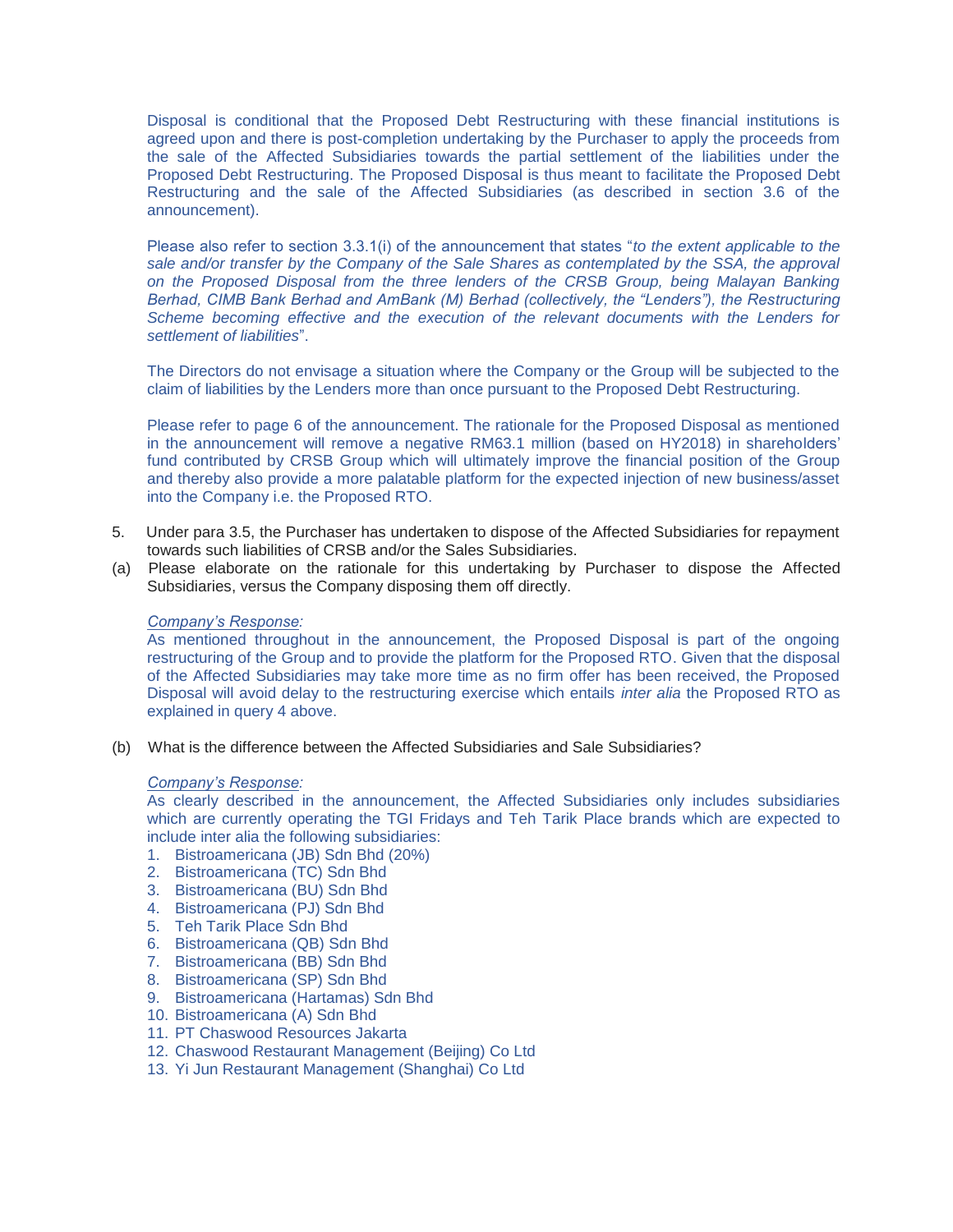The Sale Subsidiaries (the details as included in Appendix A of the announcement) include the Affected Subsidiaries and all other dormant/inactive subsidiaries or subsidiaries which have ceased operations. Please also refer to page 5 and page 1 of the announcement for the definitions of Affected Subsidiaries and Sale Subsidiaries respectively which are clearly defined. Although it is not known now if the end buyer will purchase all or any of the other Sale Subsidiaries which are dormant or inactive, the separation is made to facilitate the sale or disposal for settlement of liabilities.

(c) Any reason why the Purchaser is not disposing all the Sale Subsidiaries for repayment of the liabilities due by CRSB and/or the Sale Subsidiaries?

### *Company's Response:*

The Sale Subsidiaries also include dormant/inactive subsidiaries or subsidiaries which have ceased operations and have no value. Commercially it is the optimal situation to dispose all the Sale Subsidiaries but in reality there may not be end buyers who will purchase all the Sale Subsidiaries.

6. Under para 3.5, is the undertaking by the Purchaser legally binding?

#### *Company's Response:*

Yes, it is legally binding but note that for paragraph 3.5(a), the undertaking is on a best effort basis. Note that the Company has engaged a professional accounting firm in August 2017 to assist to seek for potential buyers but has not been successful to date.

7. Para 3.6 states that the amount of remaining liabilities of CRSB Group to be settled via issuance of New Shares may change and vary. What is the maximum amount of such remaining liabilities? At what price will the New Shares be issued?

### *Company's Response:*

The remaining liabilities cannot be determined at this juncture and will subject to negotiation with the Lenders and will *inter-alia* depend on the actual realization of the securities pledged to the Lenders and proceeds from the sale of the Affected Subsidiaries as well as possibilities of default interest and penalties, where applicable, imposed by the Court and/or creditors. The New Shares are expected to be issued at S\$0.009 based on the last traded price. The Circular will include where applicable an illustration of the remaining liabilities to be settled. Such illustration cannot be announced as yet as at this stage there are no grounds or approvals *inter-alia* of the Lenders which are customary in a restructuring scheme.

8. Under para 4, the Company's purpose of retaining the Excluded Subsidiary is to ensure the Company has an existing business after the Proposed Disposal to retain its listing status. Please note that the Company will have to show that it is able to operate a viable business, and address going concern issue for the resumption of its trading status. In this regard, we note that the Company is exploring new viable business and investment which may result in a RTO. For avoidance of doubt, purely relying on the Excluded Subsidiary will not be adequate as a resumption proposal for lifting of trading suspension.

#### *Company's Response:*

The Company noted the comments from the SGX-ST above. The Company is reviewing its existing business after the Proposed Disposal with a view of, *inter alia*, possible expansion of its business under the Italiannies brands or other brands as well as potential new investments or acquisition which may result in a RTO.

9. Under para 4, upon completion of the Proposed Disposal (including the Sale Back), the Company shall have a total of 6 subsidiaries, including the Excluded Subsidiary which is an operating entity in the restaurant business under the Italiannies brand. Please elaborate the nature of the remaining 5 subsidiaries and what are the Company's plans for these 5 subsidiaries going forward.